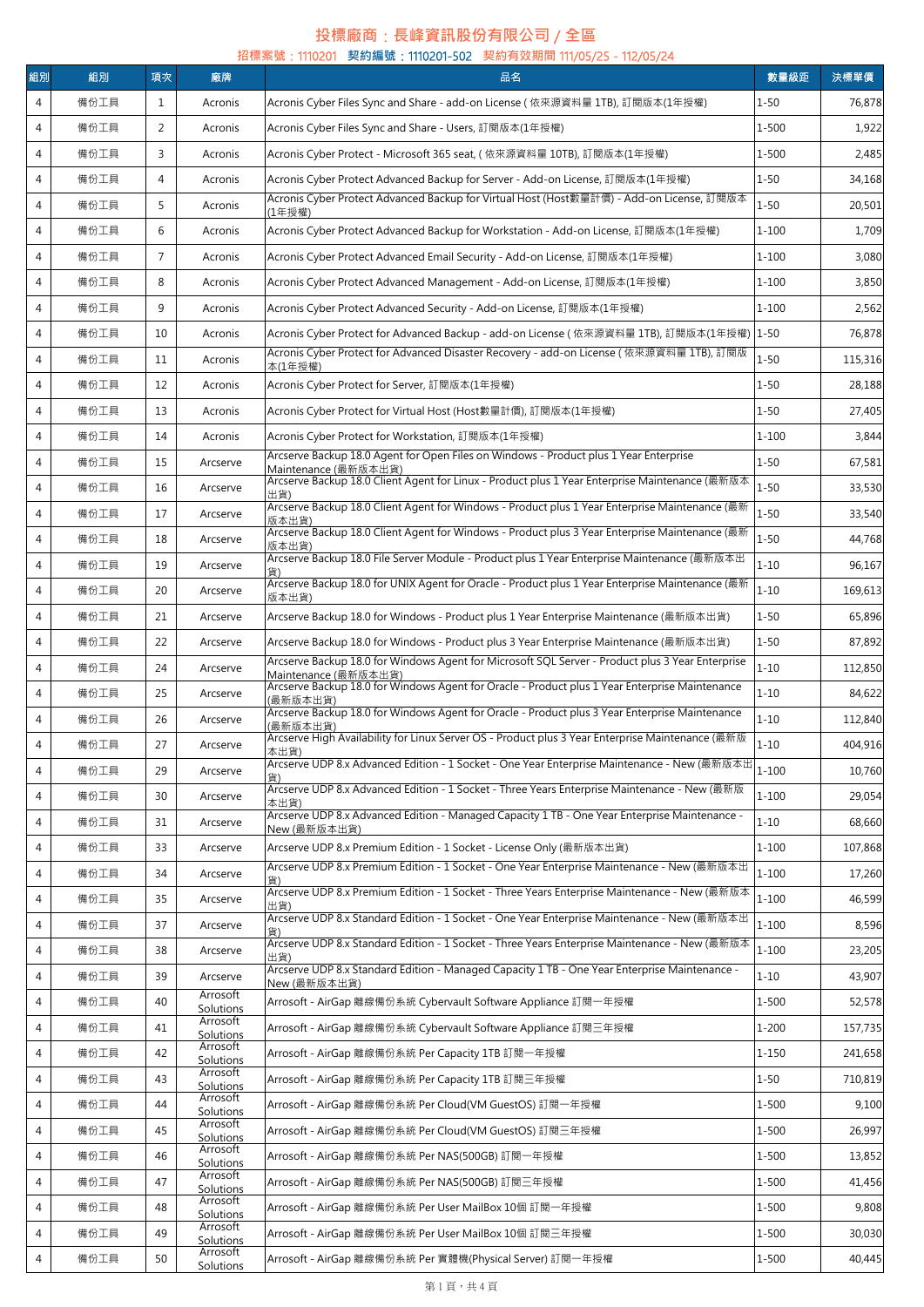| $\overline{4}$ | 備份工具 | 51  | Arrosoft<br>Solutions | Arrosoft - AirGap 離線備份系統 Per 實體機(Physical Server) 訂閱三年授權                                                               | $1 - 300$ | 120,324 |
|----------------|------|-----|-----------------------|------------------------------------------------------------------------------------------------------------------------|-----------|---------|
| $\overline{4}$ | 備份工具 | 52  | Arrosoft<br>Solutions | Arrosoft - AirGap 離線備份系統 Per 工作站(Workstation) 訂閱一年授權                                                                   | $1 - 500$ | 5,056   |
| 4              | 備份工具 | 53  | Arrosoft<br>Solutions | Arrosoft - AirGap 離線備份系統 Per 工作站(Workstation) 訂閱三年授權                                                                   | $1 - 500$ | 14,863  |
| 4              | 備份工具 | 54  | Arrosoft<br>Solutions | Arrosoft - AirGap 離線備份系統 Per 虛擬機(VM GuestOS)10台 訂閱一年授權                                                                 | $1 - 300$ | 119,009 |
| 4              | 備份工具 | 55  | Arrosoft<br>Solutions | Arrosoft - AirGap 離線備份系統 Per 虛擬機(VM GuestOS)10台 訂閱三年授權                                                                 | $1 - 100$ | 354,904 |
| $\overline{4}$ | 備份工具 | 56  | Arrosoft<br>Solutions | Arrosoft - AirGap 離線備份系統 Per 資料庫代理程式(DB Agent) 訂閱一年授權                                                                  | 1-500     | 21,941  |
| 4              | 備份工具 | 57  | Arrosoft<br>Solutions | Arrosoft - AirGap 離線備份系統 Per 資料庫代理程式(DB Agent) 訂閱三年授權                                                                  | $1 - 500$ | 64,712  |
| 4              | 備份工具 | 58  | Arrosoft<br>Solutions | Arrosoft - AirGap 離線備份系統模組 Per 100 instances 訂閱一年授權                                                                    | $1 - 100$ | 322,548 |
| 4              | 備份工具 | 59  | Arrosoft<br>Solutions | Arrosoft - AirGap 離線備份系統模組 Per 100 instances 訂閱三年授權                                                                    | $1 - 30$  | 953,488 |
| 4              | 備份工具 | 60  | CBS雲端備份軟體             | CBS雲端備份軟體 1個Vmware 或 Hyper-v 的Guest 授權含一年軟體維護保固 (必須搭配主控台)                                                              | $1 - 100$ | 9,205   |
| 4              | 備份工具 | 61  | CBS雲端備份軟體             | CBS雲端備份軟體 Client PC Agent 5台授權含一年軟體維護保固 (必須搭配主控台)                                                                      | $1 - 100$ | 25,285  |
| 4              | 備份工具 | 62  | CBS雲端備份軟體             | CBS雲端備份軟體 Client Server Agent 1台授權含一年軟體維護保固 (必須搭配主控台)                                                                  | $1 - 50$  | 33,407  |
| 4              | 備份工具 | 63  | CBS雲端備份軟體             | CBS雲端備份軟體 Cloud Backup System 主控台 含一年軟體維護保固                                                                            | $1 - 10$  | 53,994  |
| 4              | 備份工具 | 64  | CBS雲端備份軟體             | CBS雲端備份軟體 Replication Module 2個授權含一年軟體維護保固 (必須搭配主控台)                                                                   | $1 - 100$ | 15,509  |
| 4              | 備份工具 | 65  | CBS雲端備份軟體             | CBS雲端備份軟體 RPS 異地端授權版 含1套主控台/含10個Replication Module含一年軟體維護保固                                                            | $1 - 10$  | 105,484 |
| 4              | 備份工具 | 69  | Cohesity              | Cohesity DataProtect -資料備份 Virtual虛擬版授權, 資料完整性校驗, 不可overwrite設計, Data-at-rest<br>加密, Data-in-flight 加密;含原廠保固一年7*24技術支援 | $1 - 20$  | 331,220 |
| 4              | 備份工具 | 70  | Cohesity              | Cohesity SmartFiles - 資料重複性資料刪除授權;含原廠保固一年7*24技術支援                                                                      | $3 - 20$  | 407,906 |
| 4              | 備份工具 | 72  | Commvault             | Commvault Backup & Recovery for Endpoint Users, Per User 授權-1年版本更新維護授權                                                 | 1-4000    | 1,285   |
| 4              | 備份工具 | 73  | Commvault             | Commvault Backup & Recovery for Endpoint Users, Per User 授權(含一年免費軟體版本昇級)                                               | 10-4000   | 8,692   |
| 4              | 備份工具 | 74  | Commvault             | Commvault Backup & Recovery for Mail and Cloud Applications, Per User 授權-1年版本更新維護授權   1-4000                           |           | 334     |
| 4              | 備份工具 | 75  | Commvault             | Commvault Backup & Recovery for Mail and Cloud Applications, Per User 授權(含一年免費軟體版本<br>昇級)                              | 10-4000   | 2,197   |
| 4              | 備份工具 | 76  | Commvault             | Commvault Backup & Recovery for Non-Virtual & File 500GB Capped Operating Instance), Per OI -<br>1年版本更新維護授權            | $1 - 150$ | 30,888  |
| 4              | 備份工具 | 77  | Commvault             | Commvault Backup & Recovery for Non-Virtual & File 500GB Capped Operating Instance), Per OI<br>授權(含一年免費軟體版本昇級)         | $1 - 150$ | 203,701 |
| 4              | 備份工具 | 78  | Commvault             | Commvault Backup & Recovery for Non-Virtual and File, Per Front-End Terabyte -1年版本更新維護                                 | $1 - 150$ | 64,179  |
| 4              | 備份工具 | 79  | Commvault             | Commvault Backup & Recovery for Non-Virtual and File, Per Front-End Terabyte 授權(含一年免費軟<br>體版本昇級)                       | $1 - 100$ | 421,113 |
| 4              | 備份工具 | 80  | Commvault             | Commvault Backup & Recovery for Virtual Machines, Per VM (10-Pack) -1年版本更新維護授權                                         | $1 - 150$ | 34,010  |
| $\overline{4}$ | 備份工具 | 81  | Commvault             | Commvault Backup & Recovery for Virtual Machines, Per VM (10-Pack) 授權(含一年免費軟體版本昇<br>級)                                 | $1 - 150$ | 223,167 |
| 4              | 備份工具 | 82  | Commvault             | Commvault Complete DP (Data Protection) for Non-Virtual and File, Per Front-End Terabyte -1年版<br>本更新維護授權               | $1 - 50$  | 96,331  |
| 4              | 備份工具 | 83  | Commvault             | Commvault Complete DP (Data Protection) for Non-Virtual and File, Per Front-End Terabyte 授權(含<br>年免費軟體版本昇級)            | $1 - 50$  | 631,760 |
| 4              | 備份工具 | 84  | Commvault             | Commvault Complete DP (Data Protection) for Virtual Machines, Per VM (10-Pack) -1年版本更新維<br>護授權                         | $1 - 100$ | 51,020  |
| 4              | 備份工具 | 85  | Commvault             | Commvault Complete DP (Data Protection) for Virtual Machines, Per VM (10-Pack) 授權(含一年免費<br>軟體版本昇級)                     | $1 - 100$ | 334,873 |
| 4              | 備份工具 | 86  | Commvault             | Commvault Disaster Recovery for Non-Virtual and File, Per Front-End Terabyte -1年版本更新維護授                                | $1 - 100$ | 56,180  |
| 4              | 備份工具 | 87  | Commvault             | Commvault Disaster Recovery for Non-Virtual and File, Per Front-End Terabyte 授權(含一年免費軟體<br>版本昇級)                       | $1 - 100$ | 368,484 |
| 4              | 備份工具 | 88  | Commvault             | Commvault Disaster Recovery for Virtual Machines, Per VM (10-Pack) -1年版本更新維護授權                                         | $1 - 150$ | 29,720  |
| 4              | 備份工具 | 89  | Commvault             | Commvault Disaster Recovery for Virtual Machines, Per VM (10-Pack) 授權(含一年免費軟體版本昇級)                                     | $1 - 150$ | 195,316 |
| 4              | 備份工具 | 90  | Dell EMC              | Dell EMC AVAMAR備份軟體授權                                                                                                  | $1 - 50$  | 432,963 |
| 4              | 備份工具 | 93  | Dell EMC              | Dell EMC Data Protection Suite備份軟體授權1 CPU (by CPU Socket)                                                              | $1 - 75$  | 520,728 |
| 4              | 備份工具 | 94  | Dell EMC              | Dell EMC Data Protection Suite備份軟體授權1 TB(by TB)                                                                        | $1 - 75$  | 520,728 |
| 4              | 備份工具 | 96  | Dell EMC              | Dell EMC NetWorker備份軟體 1T主程式含備份空間授權                                                                                    | 51-100    | 258,182 |
| 4              | 備份工具 | 97  | Dell EMC              | Dell EMC PowerProtect Data Manager資料保護軟體授權1 CPU (by CPU Socket)                                                        | 1-100     | 144,186 |
| 4              | 備份工具 | 98  | Dell EMC              | Dell EMC PowerProtect Data Manager資料保護軟體授權1 CPU (by CPU Socket)                                                        | 101-200   | 136,061 |
| 4              | 備份工具 | 100 | Dell EMC              | Dell EMC PowerProtect Data Manager資料保護軟體授權1 TB(by TB)                                                                  | 101-200   | 136,061 |
| 4              | 備份工具 | 102 | Dell EMC              | Dell EMC POWERPROTECT DD軟體定義去重系統 1TB                                                                                   | 101-200   | 116,162 |
| 4              | 備份工具 | 103 | Dell EMC              | 訂閱1年期 Dell EMC Data Protection Suite備份軟體授權1 CPU (by CPU Socket)                                                        | $1 - 100$ | 381,395 |
| 4              | 備份工具 | 104 | Dell EMC              | 訂閱1年期 Dell EMC Data Protection Suite備份軟體授權1 TB(by TB)                                                                  | $1 - 100$ | 381,395 |
| 4              | 備份工具 | 105 | Dell EMC              | 訂閱1年期 Dell EMC PowerProtect Data Manager資料保護軟體授權1 CPU (by CPU Socket)                                                  | $1 - 200$ | 80,182  |
| 4              | 備份工具 | 106 | Dell EMC              | 訂閱1年期 Dell EMC POWERPROTECT DD軟體定義去重系統 1TB                                                                             | $1 - 100$ | 96,158  |
| 4              | 備份工具 | 107 | Dell EMC              | 訂閱1年期-Dell EMC PowerProtect Data Manager資料保護軟體授權1 TB(by TB)                                                            | $1 - 200$ | 80,182  |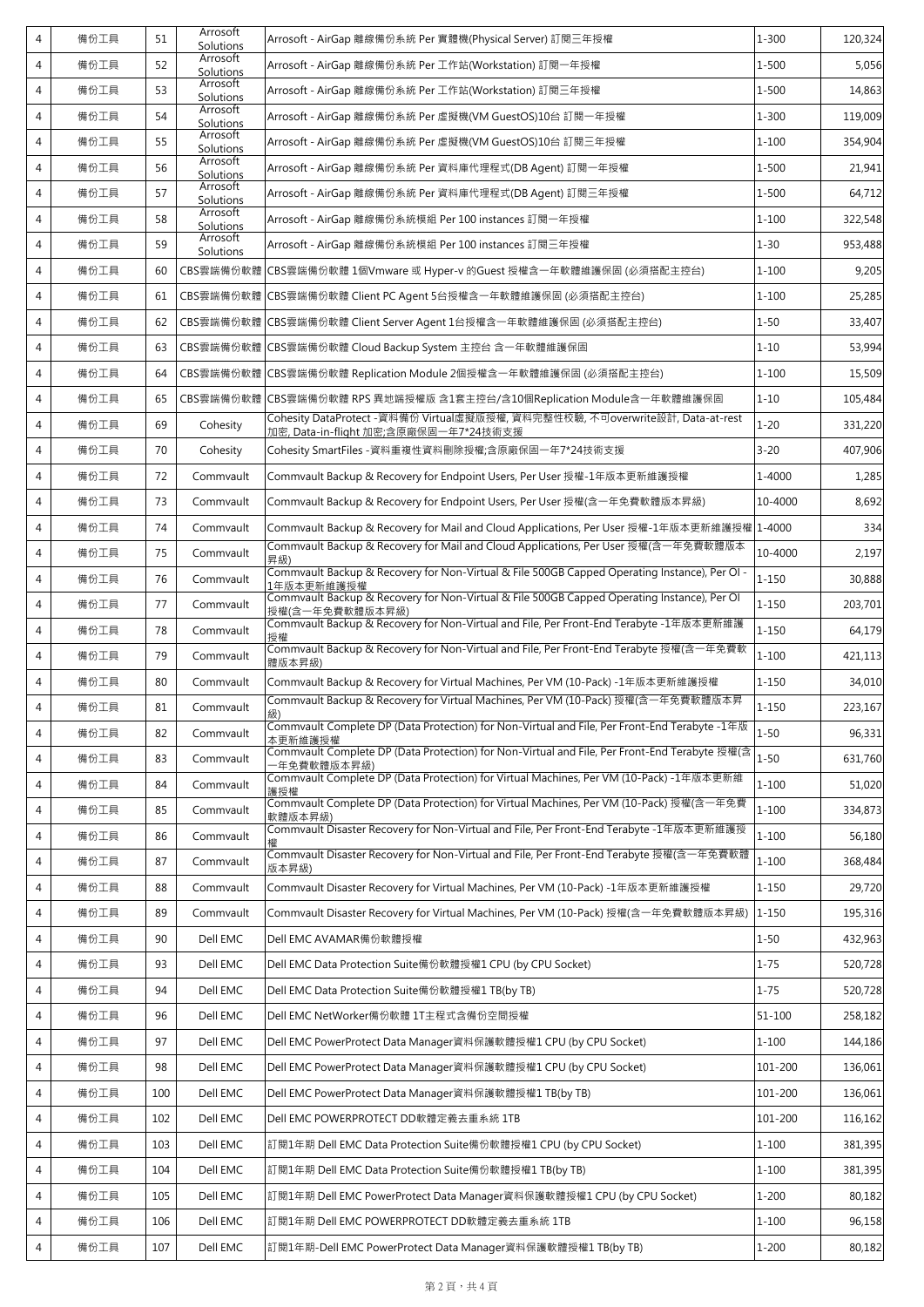| 4              | 備份工具 | 108 | FalconStor    | 1TB儲存空間授權軟體                                                                                                                     | $1 - 50$  | 75,070    |
|----------------|------|-----|---------------|---------------------------------------------------------------------------------------------------------------------------------|-----------|-----------|
| 4              | 備份工具 | 109 | FalconStor    | 1TB儲存空間授權軟體-1年版本更新維護授權                                                                                                          | $1 - 50$  | 15,183    |
| 4              | 備份工具 | 110 | FalconStor    | 系統持續備援主程式軟體                                                                                                                     | $1 - 50$  | 381,204   |
| 4              | 備份工具 | 111 | FalconStor    | 系統持續備援主程式軟體-1年版本更新維護授權                                                                                                          | $1 - 50$  | 91,795    |
| 4              | 備份工具 | 113 | <b>HPE</b>    | HPE Zerto 入門版                                                                                                                   | $1 - 10$  | 403,438   |
| 4              | 備份工具 | 114 | <b>HPE</b>    | SimpliVity RapidDR 100VM Pack                                                                                                   | $1 - 10$  | 1,212,336 |
| $\overline{4}$ | 備份工具 | 115 | <b>HPE</b>    | SimpliVity RapidDR 25 VM Add-on Pack擴充套件                                                                                        | $1 - 10$  | 726,997   |
| 4              | 備份工具 | 116 | <b>HPE</b>    | SimpliVity RapidDR 25 VM Starter Pack擴充套件                                                                                       | $1 - 10$  | 969,666   |
| 4              | 備份工具 | 117 | Micro Focus   | Micro Focus PlateSpin Migrate 雲主機遷移                                                                                             | $1 - 100$ | 14,390    |
| 4              | 備份工具 | 118 | <b>NAKIVO</b> | NAKIVO Backup & Replication Ent Ess for Physical (5-Servers 或 15-Workstations)                                                  | $2 - 10$  | 40,894    |
| 4              | 備份工具 | 119 | <b>NAKIVO</b> | NAKIVO Backup & Replication Ent Ess for Physical (5-Servers 或 15-Workstations)(續約一年)                                            | $2 - 10$  | 8,661     |
| $\overline{4}$ | 備份工具 | 120 | <b>NAKIVO</b> | NAKIVO Backup & Replication Ent for Physical (5-Servers 或 15-Workstations)                                                      | $1 - 50$  | 64,923    |
| 4              | 備份工具 | 121 | <b>NAKIVO</b> | NAKIVO Backup & Replication Ent for Physical (5-Servers 或 15-Workstations)(續約一年)                                                | $1 - 50$  | 13,725    |
| 4              | 備份工具 | 122 | <b>NAKIVO</b> | NAKIVO Backup & Replication Ent Plus 1 cpu for VMware, Hyper-V, and Nutanix                                                     | $1 - 10$  | 132,346   |
| 4              | 備份工具 | 123 | <b>NAKIVO</b> | NAKIVO Backup & Replication Ent Plus 1 cpu for VMware, Hyper-V, and Nutanix                                                     | $11 - 50$ | 101,522   |
| 4              | 備份工具 | 124 | <b>NAKIVO</b> | NAKIVO Backup & Replication Ent Plus for Oracle (per Oracle Database)                                                           | $1 - 50$  | 17,723    |
| 4              | 備份工具 | 125 | <b>NAKIVO</b> | NAKIVO Backup & Replication Ent Plus for Oracle (per Oracle Database)(續約一年)                                                     | $1 - 50$  | 3,769     |
| 4              | 備份工具 | 126 | <b>NAKIVO</b> | NAKIVO Backup & Replication Ent Plus for Physical (5-Servers 或 15-Workstations)                                                 | $1 - 50$  | 88,952    |
| 4              | 備份工具 | 127 | <b>NAKIVO</b> | NAKIVO Backup & Replication Ent Plus for Physical (5-Servers 或 15-Workstations)(續約一年)                                           | $1 - 50$  | 18,702    |
| 4              | 備份工具 | 128 | <b>NAKIVO</b> | NAKIVO Backup & Replication for Microsoft Office 365 一年訂閱授權 (10 Licenses )                                                      | $1 - 50$  | 14,860    |
| 4              | 備份工具 | 129 | <b>NAKIVO</b> | NAKIVO Backup & Replication Pro Ess for Physical (5-Servers 或 15-Workstations)                                                  | $2 - 10$  | 29,738    |
| 4              | 備份工具 | 130 | <b>NAKIVO</b> | NAKIVO Backup & Replication Pro Ess for Physical (5-Servers 或 15-Workstations)(續約一年)                                            | $2 - 10$  | 6,259     |
| $\overline{4}$ | 備份工具 | 131 | <b>NAKIVO</b> | NAKIVO Backup & Replication Pro for Physical (5-Servers 或 15-Workstations)                                                      | $1 - 50$  | 59,090    |
| 4              | 備份工具 | 132 | <b>NAKIVO</b> | NAKIVO Backup & Replication Pro for Physical (5-Servers 或 15-Workstations)(續約一年)                                                | $1 - 50$  | 12,312    |
| 4              | 備份工具 | 133 | Quantum       | Quantum DXi 重複資料刪除虛擬版1TB空間授權(含三年支援及保固內免費軟體版本升級)                                                                                 | $1 - 100$ | 80,890    |
| 4              | 備份工具 | 134 | Quantum       | Quantum DXi 重複資料刪除虛擬版1TB空間授權(含三年支援及保固內免費軟體版本升級)                                                                                 | 101-200   | 73,535    |
| 4              | 備份工具 | 135 | Quest         | Recovery Manager for Active Directry回覆模組                                                                                        | 100-1000  | 910       |
| 4              | 備份工具 | 136 | Quest         | Recovery Manager for Active Directry樹系回覆模組                                                                                      | 300-1000  | 1,853     |
| 4              | 備份工具 | 137 | Quest         | Recovery Manager for Exchange備份模組                                                                                               | 100-1000  | 519       |
| 4              | 備份工具 | 138 | Veeam         | Veeam Availability Suite Universal Perpetual 企業增強版本-10個虛擬機授權(Hyper V and VMware<br>and AHV): 一年擴充保固授權                           | $1 - 50$  | 80,880    |
| 4              | 備份工具 | 139 | Veeam         | Veeam Availability Suite Universal Perpetual 企業增強版本-10個虛擬機授權(Hyper V and VMware<br>and AHV);含原廠-年7*24電話支援及保固內軟體免費下載升級           | $1 - 50$  | 326,906   |
| 4              | 備份工具 | 140 | Veeam         | Veeam Availability Suite Universal Perpetual 企業增強版本-10個虛擬機授權(Hyper V and VMware<br>and AHV);含原廠三年7*24電話支援及保固內軟體免費下載升級           | $1 - 50$  | 490,344   |
| 4              | 備份工具 | 141 | Veeam         | Veeam Availability Suite Universal Perpetual 企業增強版本-10個虛擬機授權(Hyper V and VMware<br>and AHV);含原廠五年7*24電話支援及保固內軟體免費下載升級           | $1 - 50$  | 653,802   |
| 4              | 備份工具 | 142 | Veeam         | Veeam Backup & Replication Universal Perpetual License.企業增強版本-10個虛擬機授權(Hyper V and<br>VMware and AHV);-年擴充保固授權                  | $1 - 50$  | 62,599    |
| 4              | 備份工具 | 143 | Veeam         | Veeam Backup & Replication Universal Perpetual License.企業增強版本-10個虛擬機授權(Hyper V and<br>VMware and AHV);含原廠-年7*24電話支援及保固內軟體免費下載升級 | $1 - 50$  | 252,993   |
| 4              | 備份工具 | 144 | Veeam         | Veeam Backup & Replication Universal Perpetual License.企業增強版本-10個虛擬機授權(Hyper V and<br>VMware and AHV);含原廠三年7*24電話支援及保固內軟體免費下載升級 | $1 - 50$  | 404,095   |
| 4              | 備份工具 | 145 | Veeam         | Veeam Backup & Replication Universal Perpetual License.企業增強版本-10個虛擬機授權(Hyper V and<br>VMware and AHV);含原廠五年7*24電話支援及保固內軟體免費下載升級 | $1 - 50$  | 539,282   |
| 4              | 備份工具 | 146 | Veeam         | Veeam Backup and Replication Enterprise Plus 企業增強版一年擴充保固單顆CPU授權-現有客戶續約使<br>用                                                    | $1 - 50$  | 71,608    |
| 4              | 備份工具 | 147 | Veeam         | Veeam Backup and Replication Enterprise 企業版一年擴充保固單顆CPU授權-現有客戶續約使用                                                               | $1 - 50$  | 38,837    |
| 4              | 備份工具 | 149 | Veeam         | Veeam Backup Essentials Universal Perpetual - 5個虛擬機授權(管理上限50台虛擬機);-一年擴充保固授                                                      | $1 - 10$  | 25,025    |
| 4              | 備份工具 | 150 | Veeam         | Veeam Backup Essentials Universal Perpetual - 5個虛擬機授權(管理上限50台虛擬機);-三年擴充保固授                                                      | $1 - 10$  | 75,177    |
| 4              | 備份工具 | 151 | Veeam         | Veeam Backup Essentials Universal Perpetual - 5個虛擬機授權(管理上限50台虛擬機);-二年擴充保固授                                                      | $1 - 10$  | 50,101    |
| 4              | 備份工具 | 152 | Veeam         | Veeam Backup Essentials Universal Perpetual - 5個虛擬機授權(管理上限50台虛擬機);含原廠一年7*24<br>電話支援及保固內軟體免費下載升級                                 | $1 - 10$  | 92,730    |
| 4              | 備份工具 | 153 | Veeam         | Veeam NAS備份入門包(上限50TB)10 TB 一年保固授權                                                                                              | $1 - 5$   | 244,702   |
| 4              | 備份工具 | 154 | Veeam         | Veeam NAS備份入門包(上限50TB)10 TB 一年訂閱授權                                                                                              | $1 - 5$   | 121,325   |
| 4              | 備份工具 | 155 | Veeam         | Veeam 備份入門包(Veeam Backup Essentials)-企業增強版-—年擴充保固單顆CPU授權-現有客戶續約使<br>用                                                           | $1 - 3$   | 67,836    |
| 4              | 備份工具 | 158 | Veeam         | Veeam 備份入門包(Veeam Backup Essentials)-企業版-一年擴充保固單顆CPU授權-現有客戶續約使用                                                                 | $1 - 3$   | 45,288    |
| 4              | 備份工具 | 167 | Veritas       | Backup Exec, VMware and Hyper-V 備份模組最新版                                                                                         | $1 - 30$  | 103,306   |